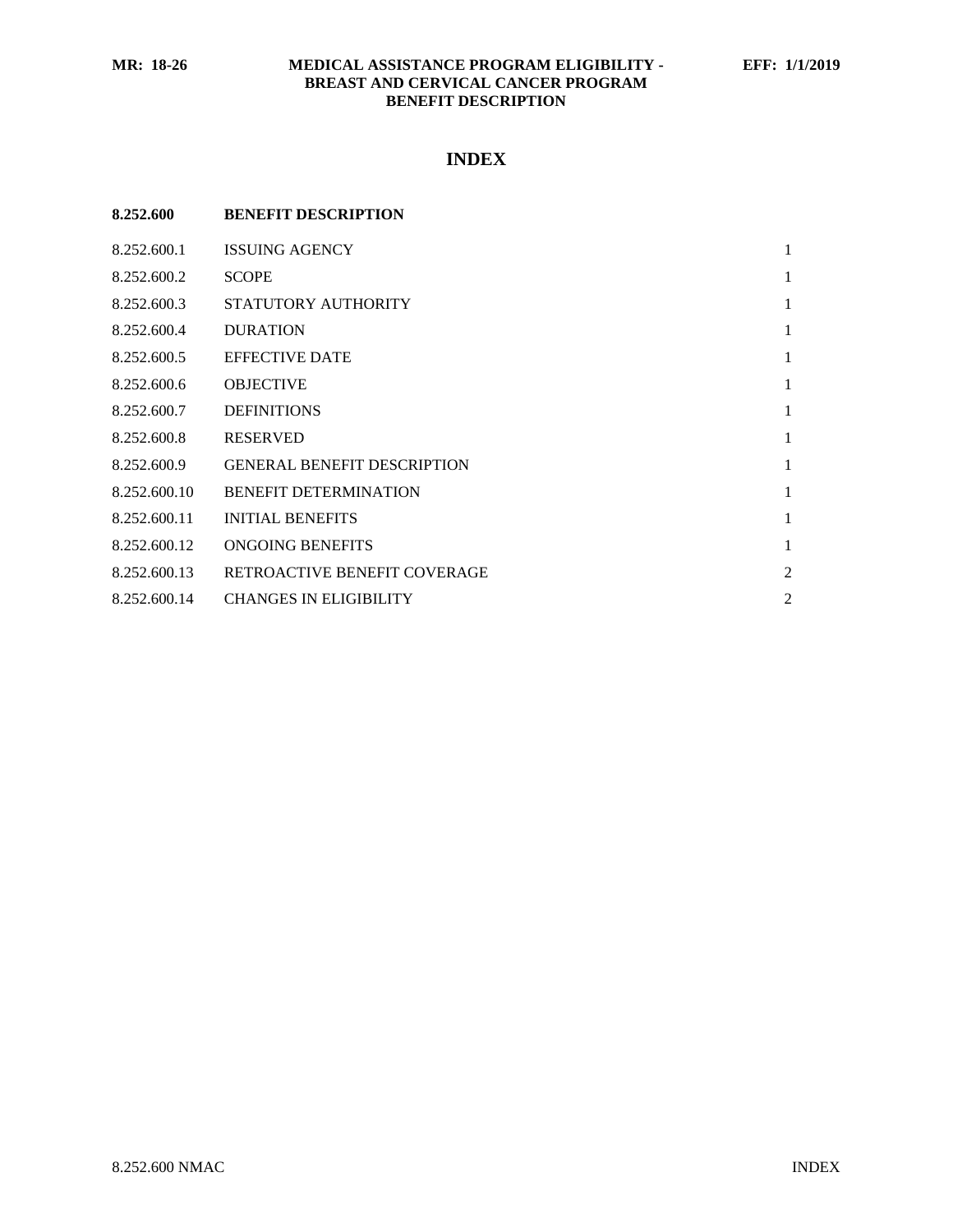#### **MR: 18-26 MEDICAL ASSISTANCE PROGRAM ELIGIBILITY - EFF: 1/1/2019 BREAST AND CERVICAL CANCER PROGRAM BENEFIT DESCRIPTION**

# **TITLE 8 SOCIAL SERVICES**

#### **CHAPTER 252 MEDICAL ASSISTANCE PROGRAM ELIGIBILITY - BREAST AND CERVICAL CANCER PROGRAM PART 600 BENEFIT DESCRIPTION**

<span id="page-1-0"></span>**8.252.600.1 ISSUING AGENCY:** New Mexico Human Services Department (HSD). [8.252.600.1 NMAC - Rp, 8.252.600.1 NMAC, 1/1/2019]

<span id="page-1-1"></span>**8.252.600.2 SCOPE:** This rule applies to the general public. [8.252.600.2 NMAC - Rp, 8.252.600.2 NMAC, 1/1/2019]

<span id="page-1-2"></span>**8.252.600.3 STATUTORY AUTHORITY:** The New Mexico medicaid program and other health care programs are administered pursuant to regulations promulgated by the federal department of health and human services under Title XIX of the Social Security Act as amended or by state statute. See Section 27-1-12 *et seq*., NMSA 1978.

[8.252.600.3 NMAC - Rp, 8.252.600.3 NMAC, 1/1/2019]

<span id="page-1-3"></span>**8.252.600.4 DURATION:** Permanent.

[8.252.600.4 NMAC - Rp, 8.252.600.4 NMAC, 1/1/2019]

<span id="page-1-4"></span>**8.252.600.5 EFFECTIVE DATE:** January 1, 2019, or upon a later approval date by the federal centers for medicare and medicaid services (CMS), unless a later date is cited at the end of the section. [8.252.600.5 NMAC - Rp, 8.252.600.5 NMAC, 1/1/2019]

<span id="page-1-5"></span>**8.252.600.6 OBJECTIVE:** The objective of this rule is to provide specific instructions when determining eligibility for the medicaid program and other health care programs. Generally, applicable eligibility rules are detailed in the medical assistance division (MAD) eligibility policy manual, specifically 8.200.400 NMAC, *General Medicaid Eligibility*. Processes for establishing and maintaining MAD eligibility are detailed in the income support division (ISD) general provisions 8.100 NMAC, *General Provisions for Public Assistance Programs*. [8.252.600.6 NMAC - Rp, 8.252.600.6 NMAC, 1/1/2019]

#### <span id="page-1-6"></span>**8.252.600.7 DEFINITIONS:** [**RESERVED**]

<span id="page-1-7"></span>**8.252.600.8 [RESERVED]**

 $[8.252.600.8 \text{ NMAC} - \text{Rp}, 8.252.600.8 \text{ NMAC}, 1/1/2019]$ 

<span id="page-1-8"></span>**8.252.600.9 GENERAL BENEFIT DESCRIPTION:** A woman who is determined eligible for medicaid coverage under the breast and cervical cancer program (Category 052) can receive the full range of medicaid covered.

[8.252.600.9 NMAC - Rp, 8.252.600.9 NMAC, 1/1/2019]

<span id="page-1-9"></span>**8.252.600.10 BENEFIT DETERMINATION:** Completed applications must be acted upon and notice of approval, denial, or delay sent out within 45 days of the date of application. The applicant will have time limits explained, and be informed of the date by which the application should be processed. [8.252.600.10 NMAC - Rp, 8.252.600.10 NMAC, 1/1/2019]

<span id="page-1-10"></span>**8.252.600.11 INITIAL BENEFITS:** Eligibility is always prospective and begins the month of application. When an eligibility determination is made, notice of the approval or denial is sent to the applicant. If the application is denied, the notice shall include reason(s) for denial and the applicant's right to request a fair hearing. [8.252.600.11 NMAC - Rp, 8.252.600.11 NMAC, 1/1/2019]

<span id="page-1-11"></span>**8.252.600.12 ONGOING BENEFITS:** An eligible recipient is responsible to report changes affecting eligibility within 10 calendar days from the date on which the change took place. Changes in eligibility status will be effective the first day of the following month. A redetermination of eligibility is made every 12 months. [8.252.600.12 NMAC - Rp, 8.252.600.12 NMAC, 1/1/2019]